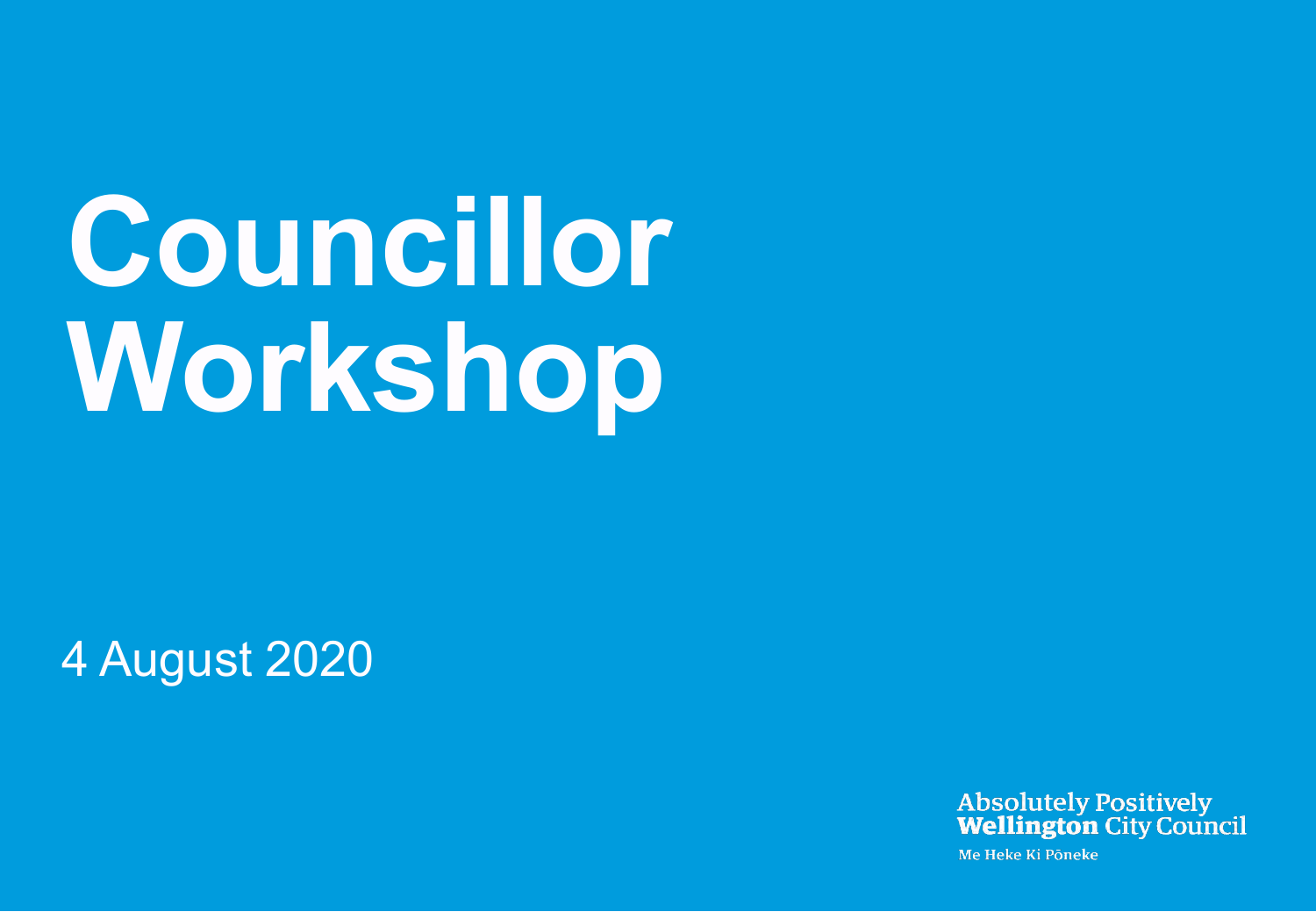### **Agenda**

- Introduction and recap
	- o 2017 Resolutions
	- o 2019 CEO commitment
- The 2017 Decision
	- o The Council's Rationale in 2017
	- o WCC affected land
	- o Infrastructure costs in 2017
- Key Commercial Terms of the Proposal
	- o Key Commercial Term Areas as of 2017
	- o Counterfactual WCC responsibilities
	- o Road engagement approach
- Next steps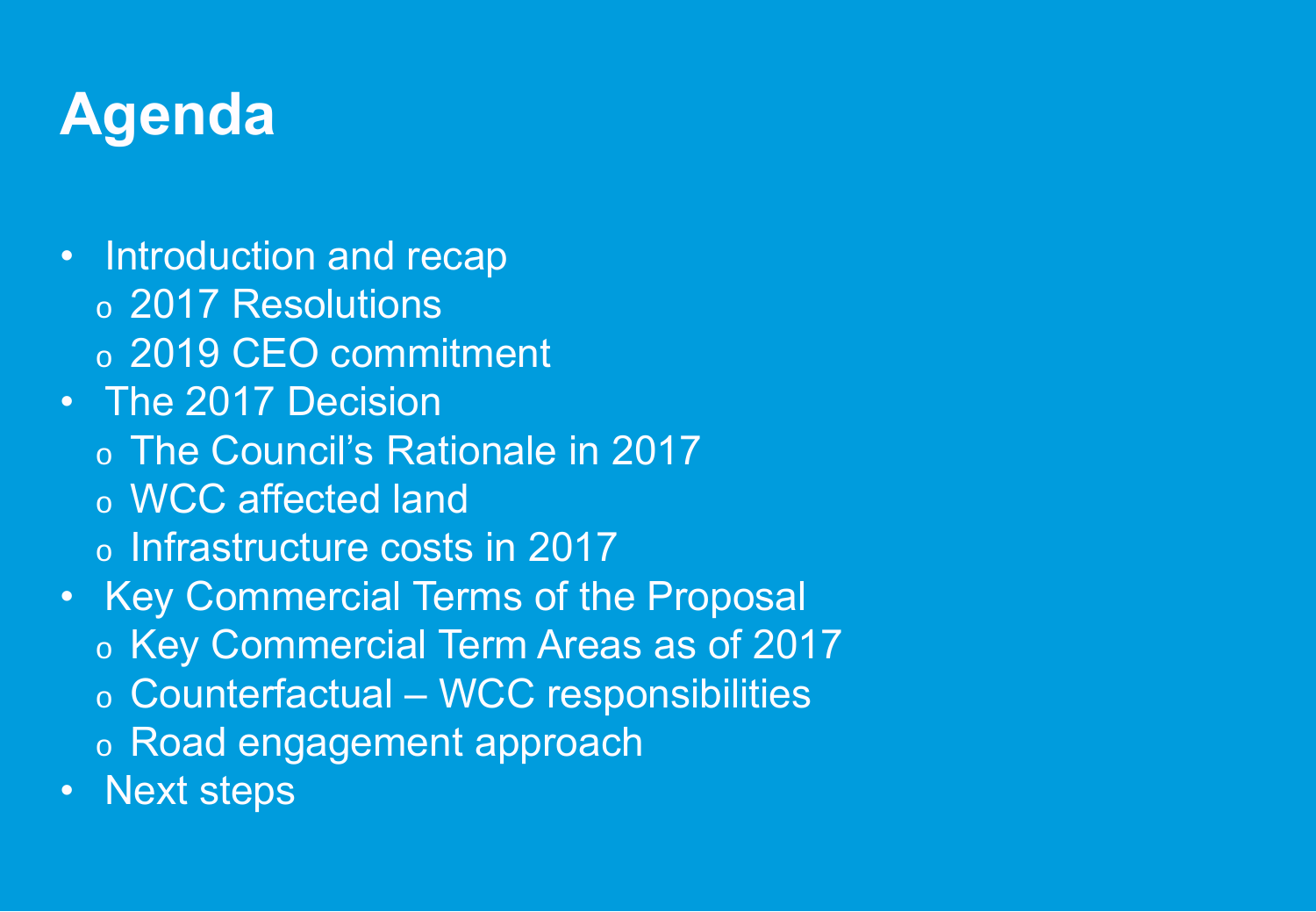#### **Introduction and Recap**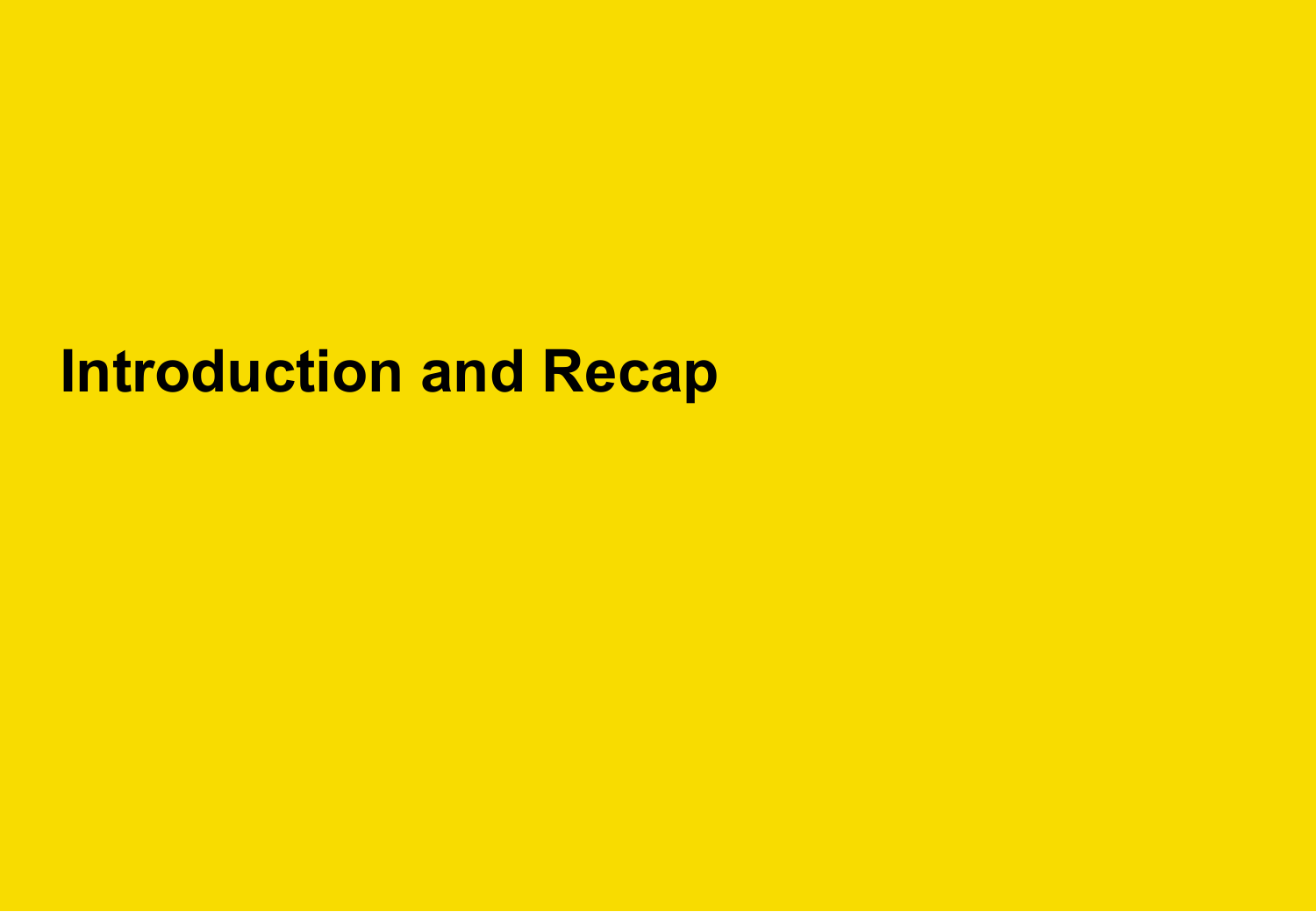### **Agreed to by Councillors in 2017**

16 items were noted, agreed or requested. Of most significance:

- Sell 0.3 hectares
- Lease 0.6 hectares including Shed 8 and the Shipwright's Building
- Prepare a development agreement
- Delegate authority to CEO and Deputy Mayor to finalise and execute agreements

#### **The CEO's commitment in 2019**

Not exercise the delegation afforded him on 27 September 2017. Instead bring back to councillors a consideration in respect of:

- The key commercial terms of the of the proposal
- The approach to Shelly Bay Road
- Refer 2017 resolutions for amendment or rescinding if required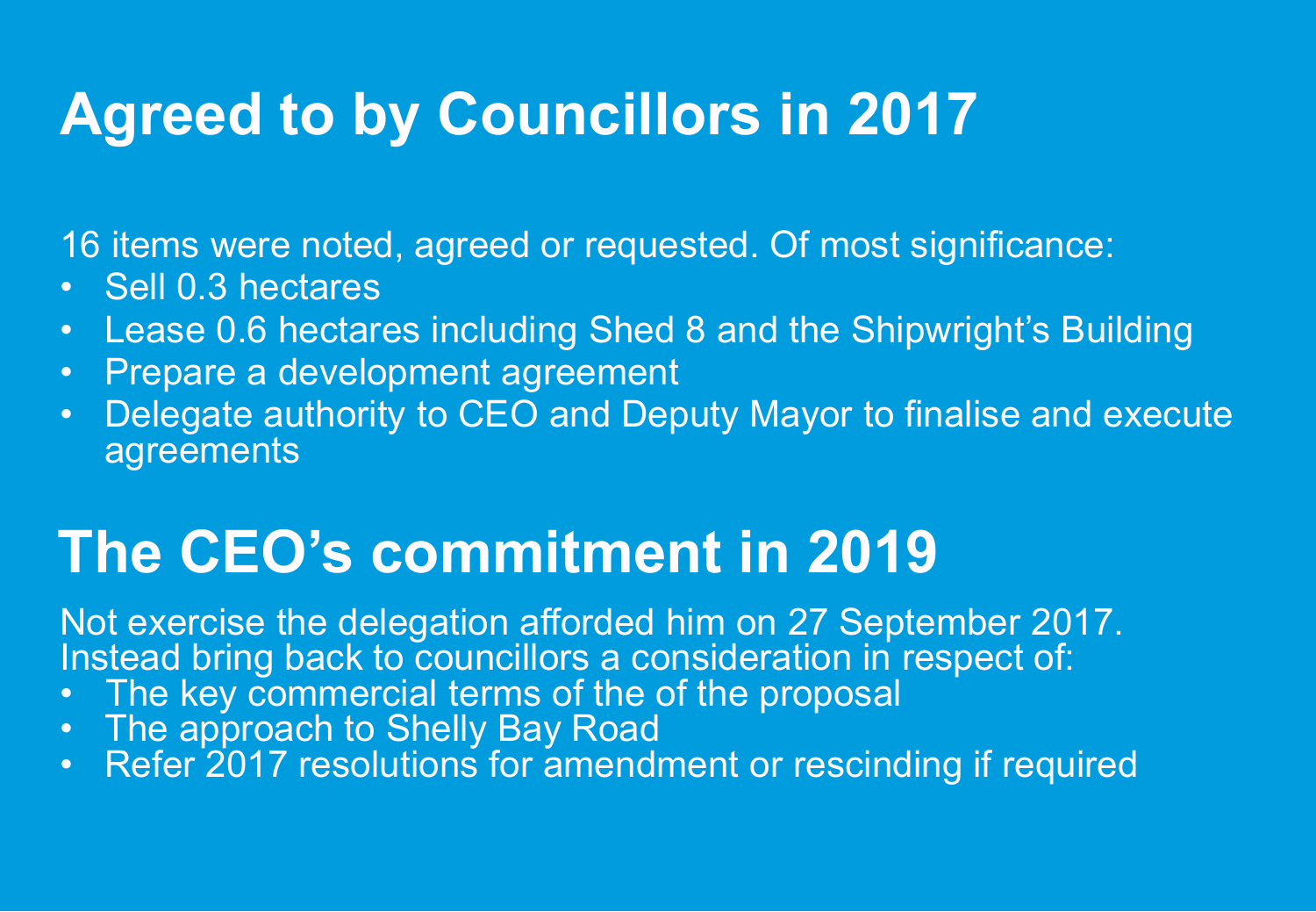### **Existing Development**

#### **Outline of what buildings currently exist**

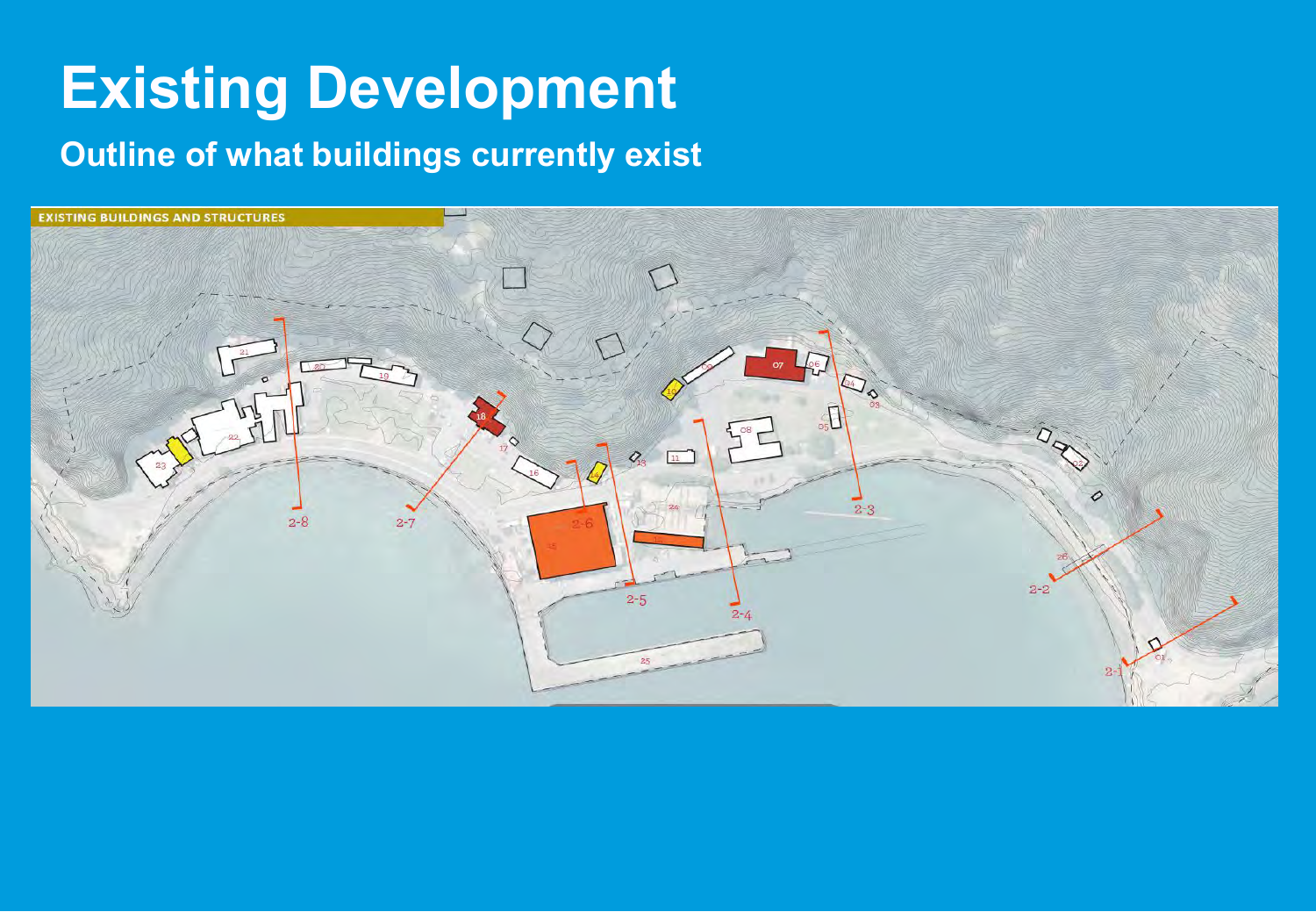# **Proposed Development**

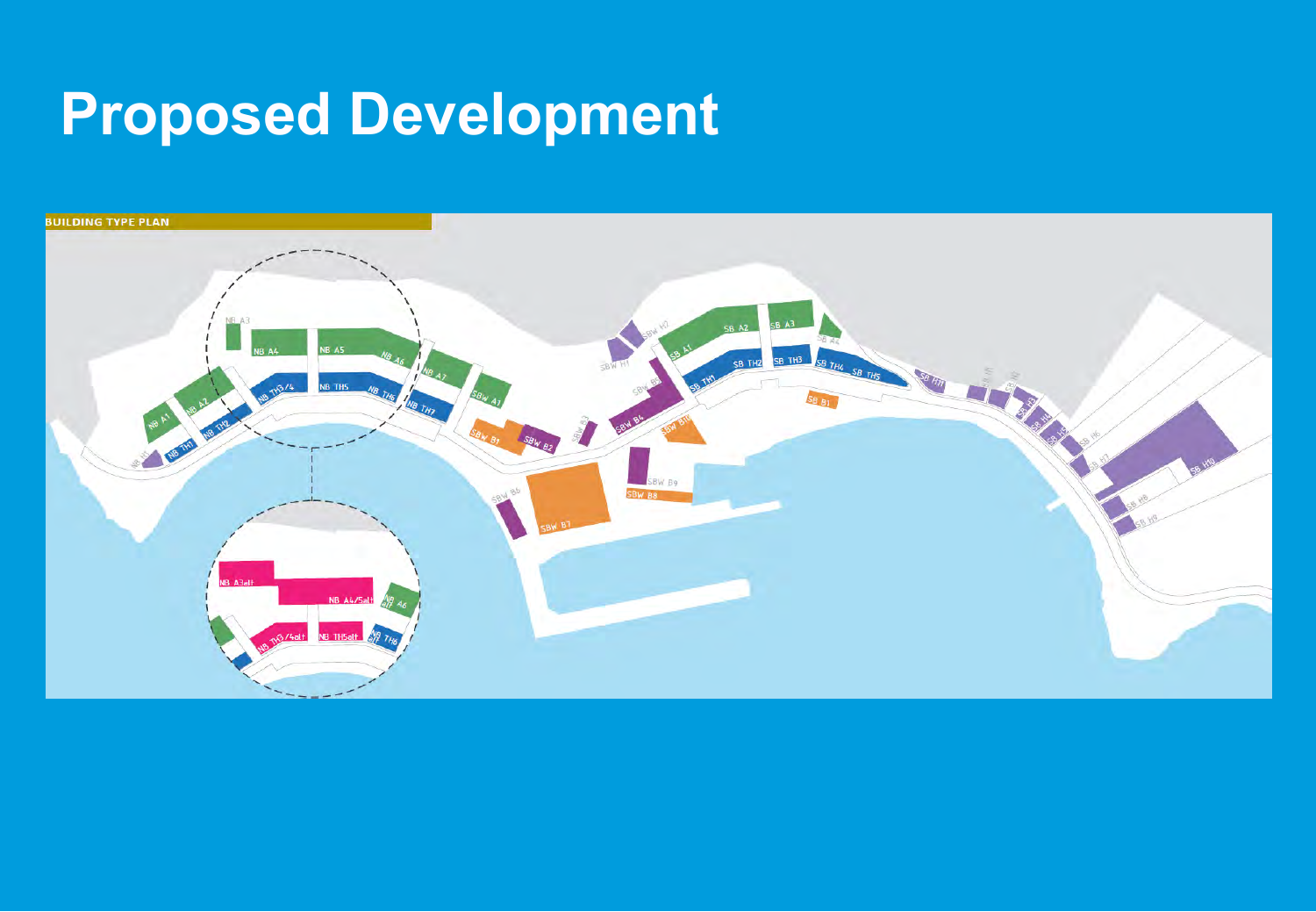# **Shelly Bay - Existing**

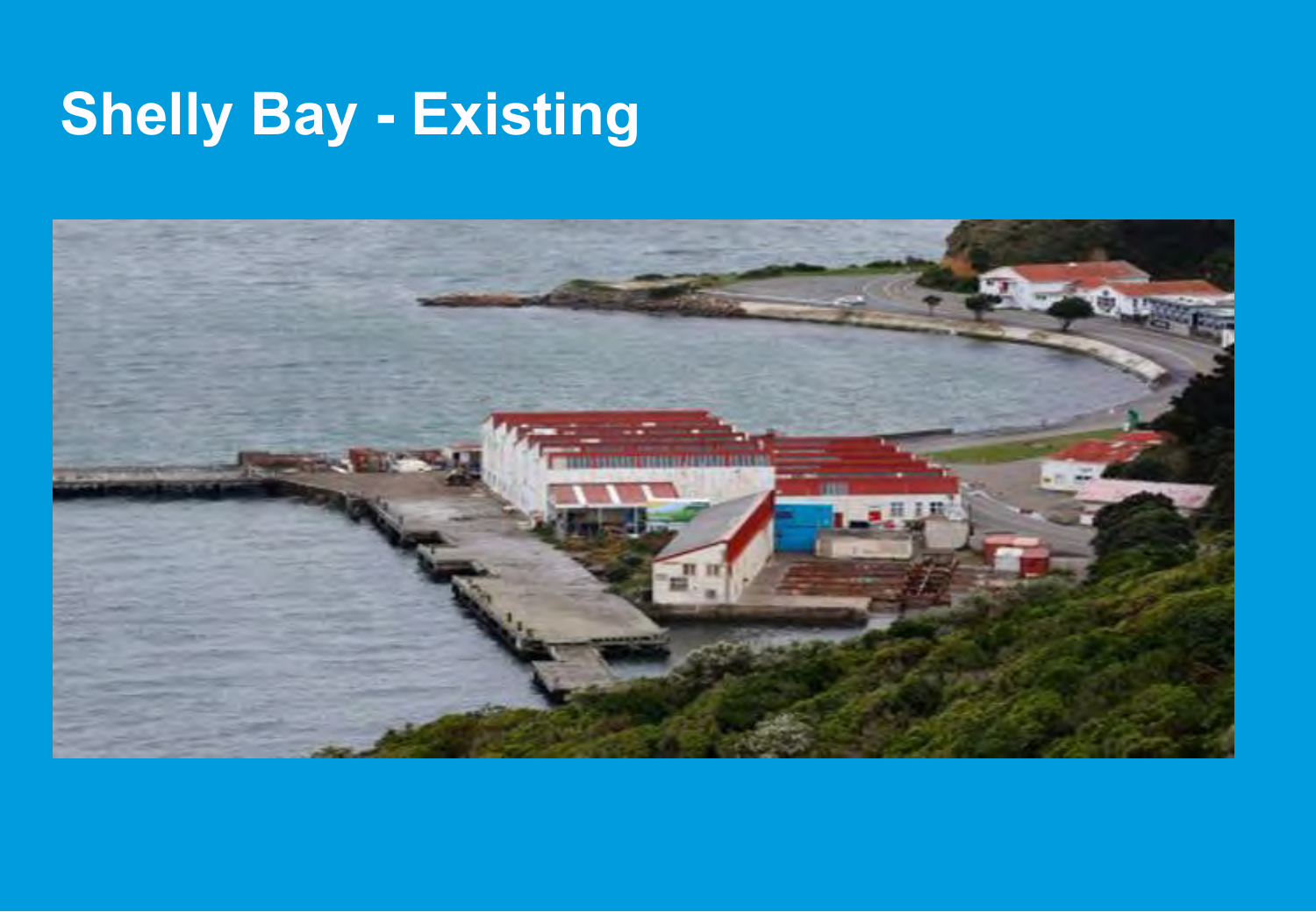### **Shelly Bay – Proposed**

#### Developer's impression of the proposed development

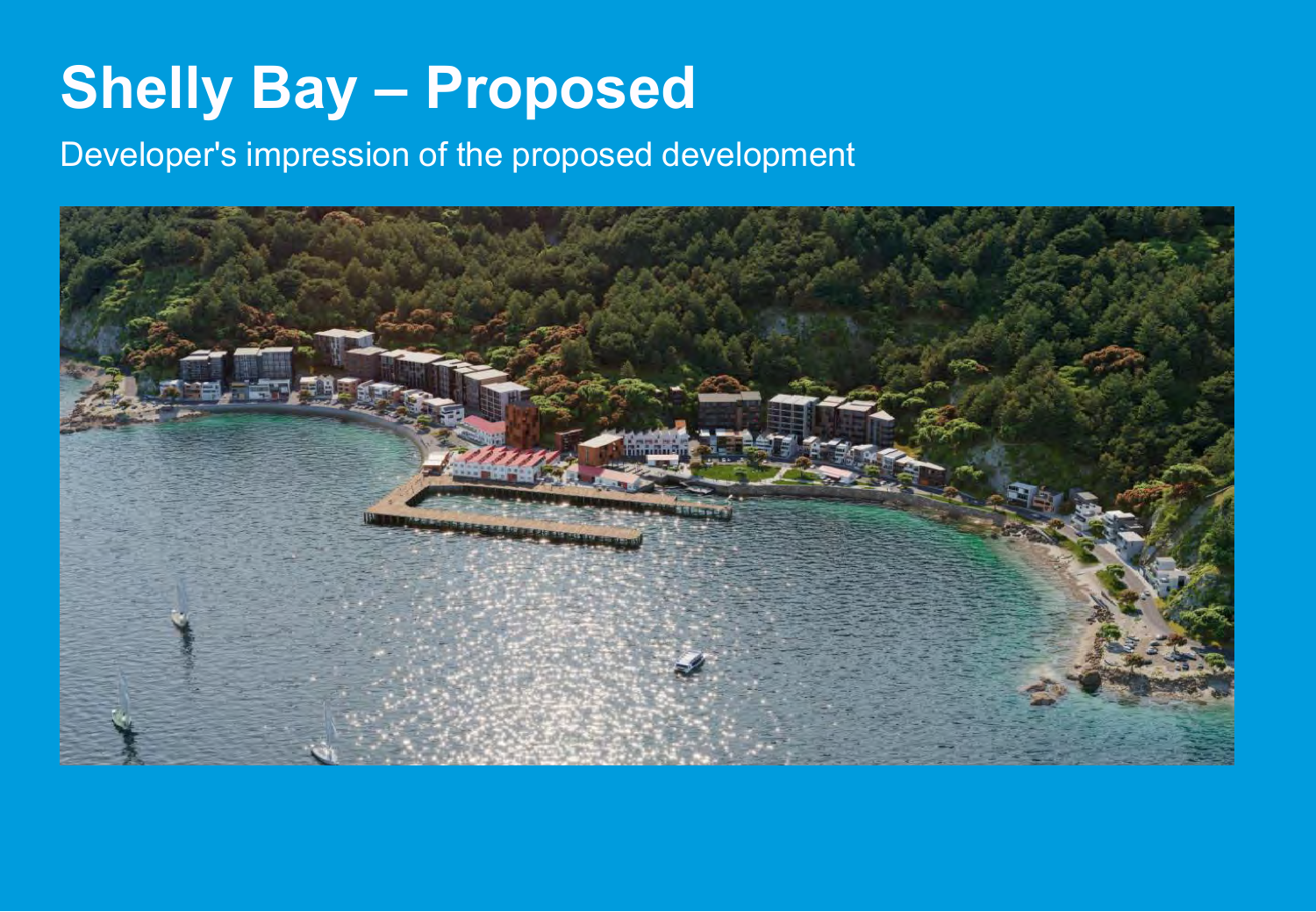#### **The 2017 decision**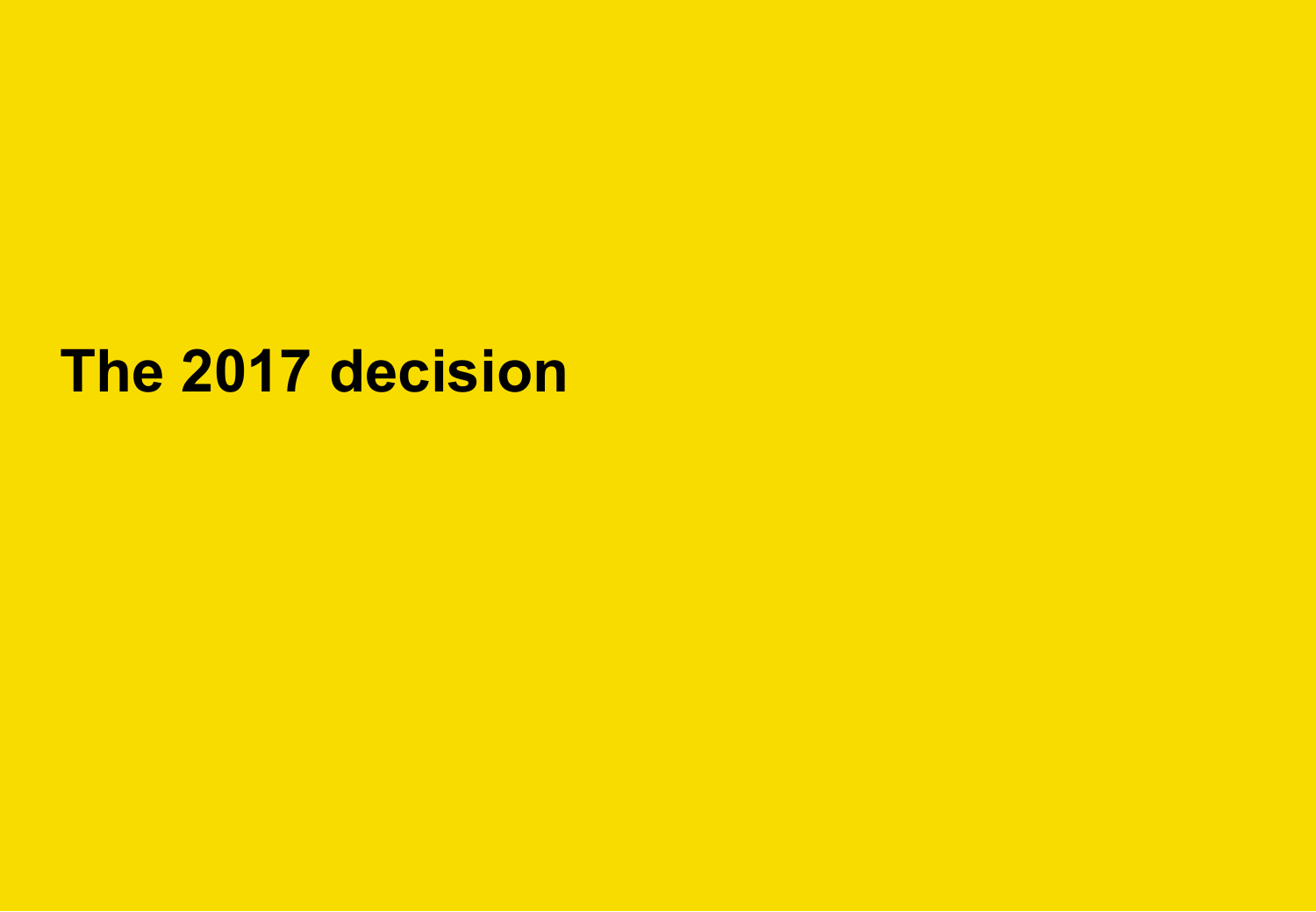#### **The Council's Rationale in 2017**

- Support housing development in Wellington City
- Adaptive reuse of buildings
- Iwi partnership
- Infrastructure renewal and upgrade
- Public amenity e.g. green spaces
- Unlocking potential value of Council land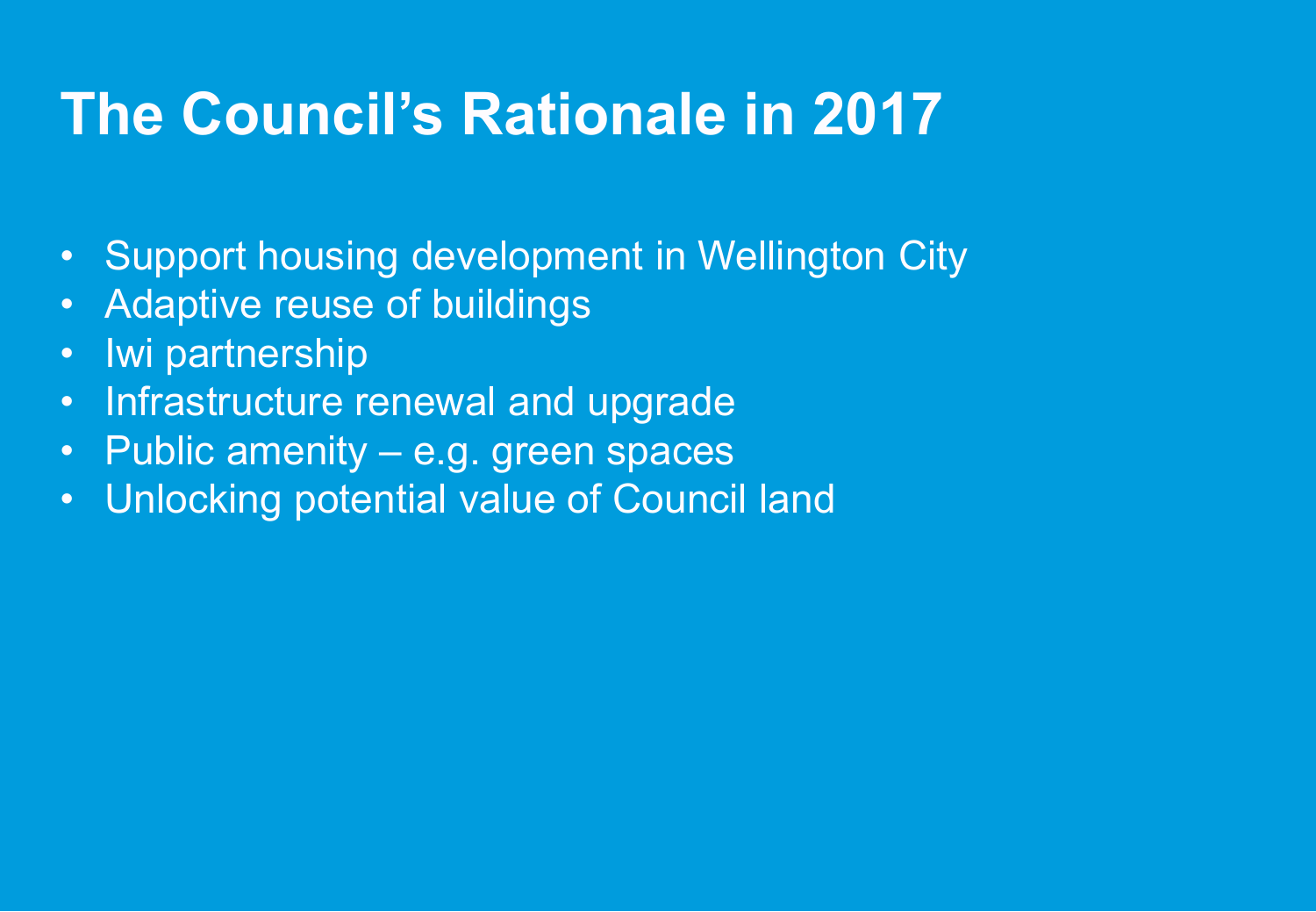#### **What land is affected?**

Two parcels proposed for transfer overlaid against the existing WCC titles.



Landward parcel. 3,000 sqm, Freehold sale. \$2.5m

> Seaward parcel. 6,000 sqm, 125 year ground lease. \$5.5m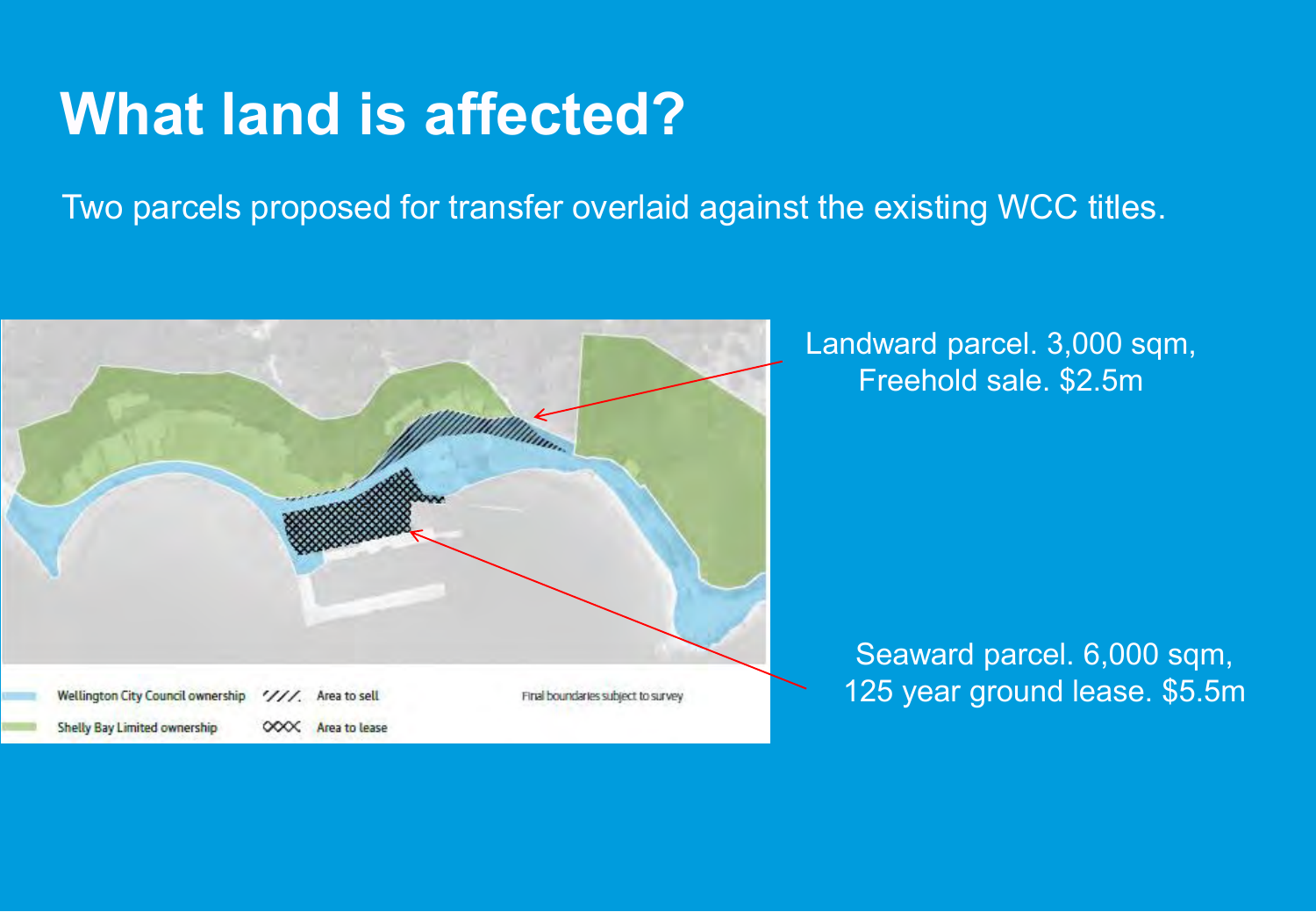#### **Apportionment of WCC Infrastructure Costs in 2017**



costs will increase due to the WCC \$10m cap on infrastructure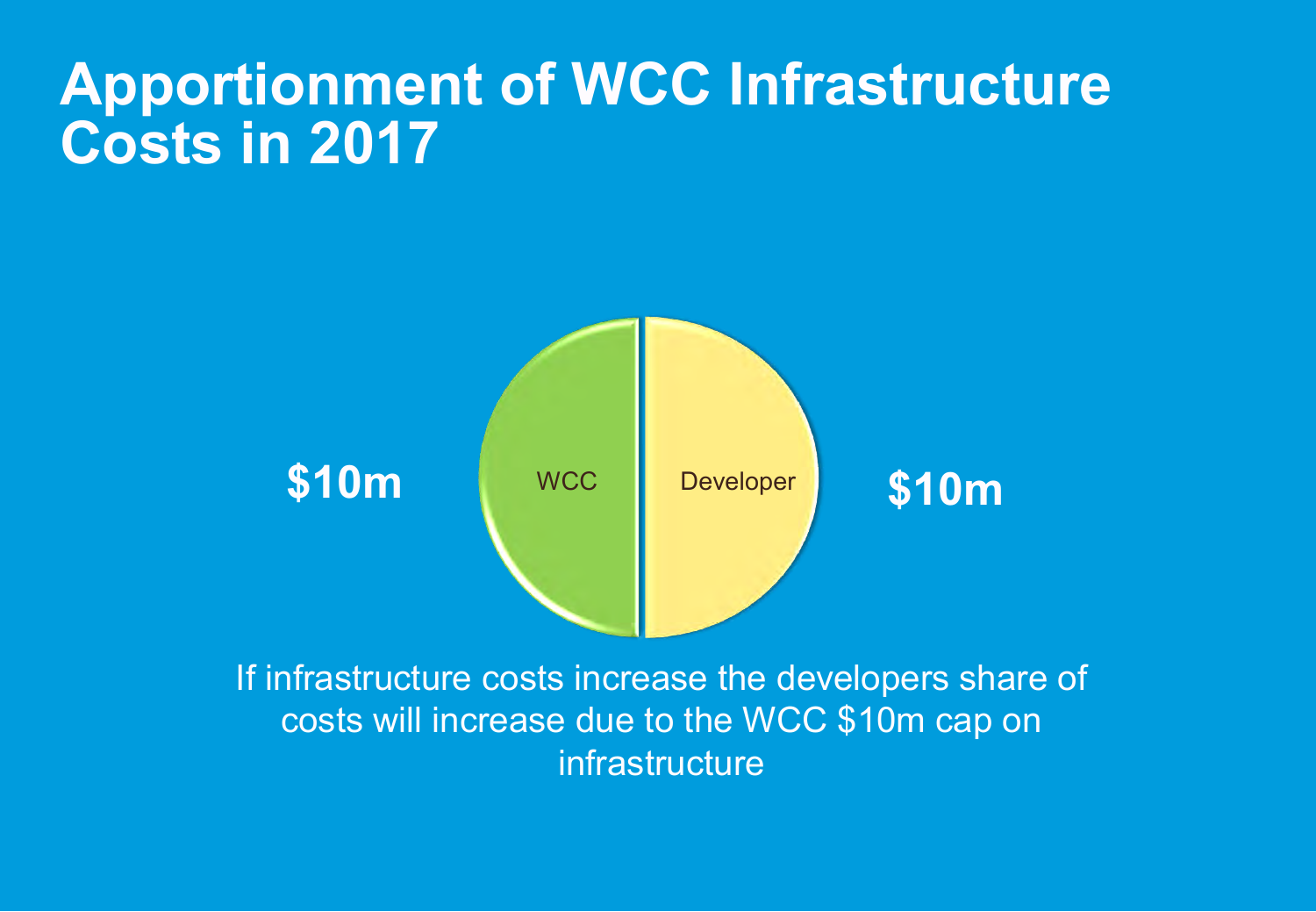#### **2017 joint infrastructure costs (\$20m)**

Public Realm, \$6.7m Shelly Bay Stormwater, \$0.36m **Water** supply/waste water, \$10.0m Cutting/ Miramar Ave Intersection, \$0.6m Shelly Bay Rd Upgrade, \$1.4m Sea Wall, \$0.7m Rounding/Co ntingency, \$0.32m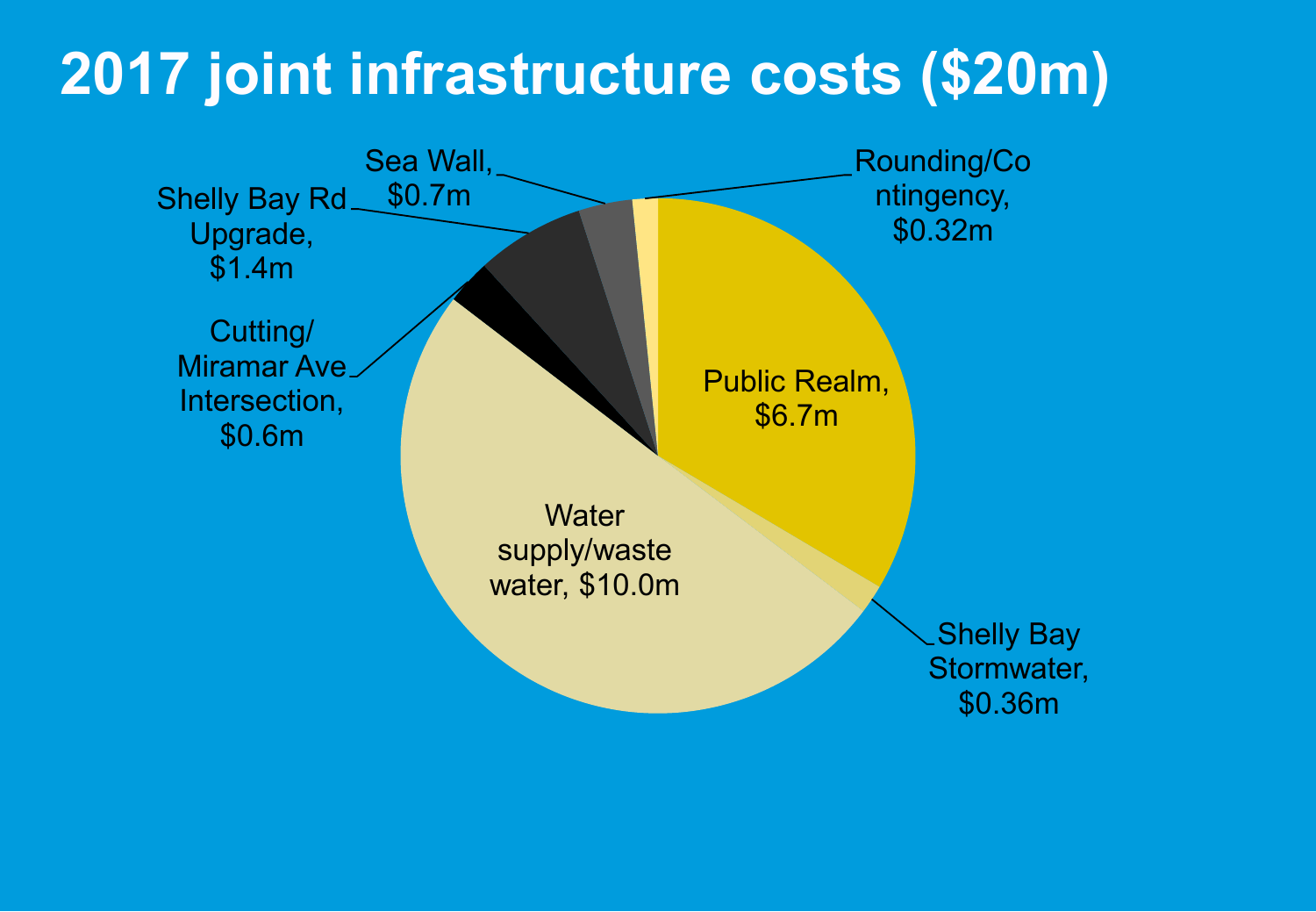#### **Key Commercial Terms**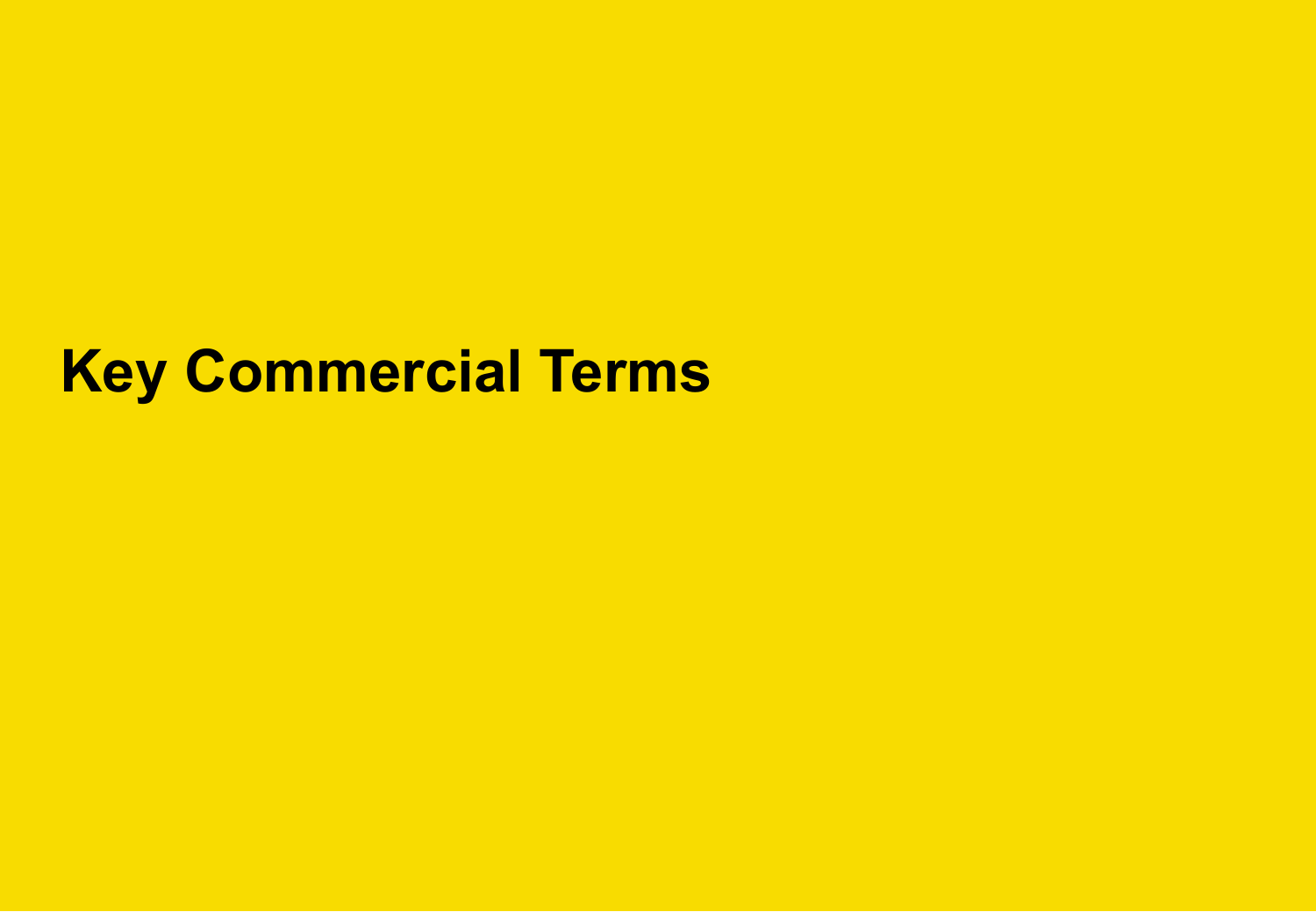#### **Key Commercial Term Areas as at 2017**

- Sale
- Ground Lease
- Survey and Disposal
- Land Transfers
- Public Access
- Retention of buildings
- Payment milestones
- Infrastructure (three waters, road and signals, seawalls and public realm)
- Parties to the agreement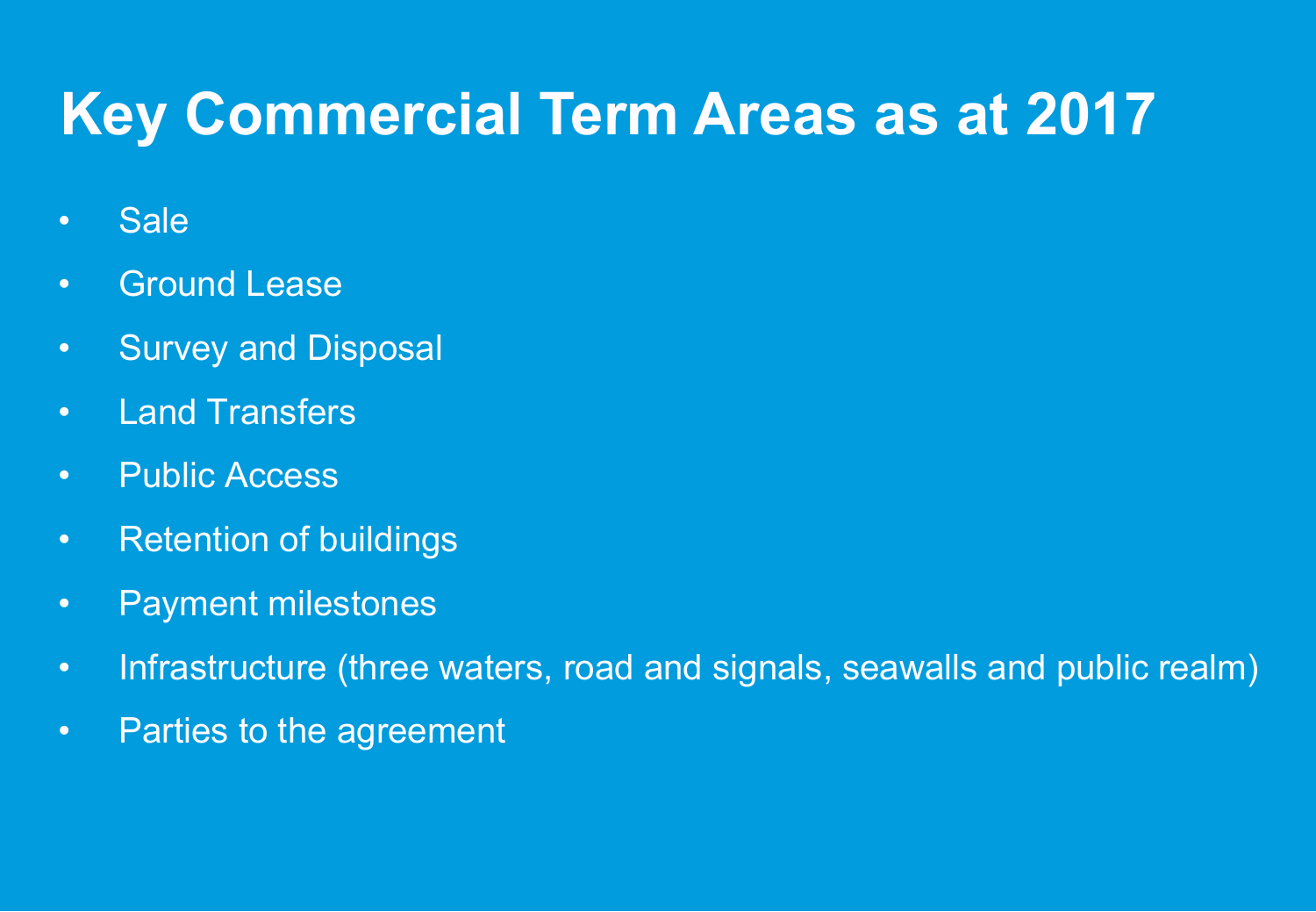#### **Key Commercial Term Areas as at 2017**

- Conditions precedent conditions to be met before agreement goes unconditional, including Housing MOU & Little Blue Penguins
- Development Contributions
- Contamination
- Contracting and Procurement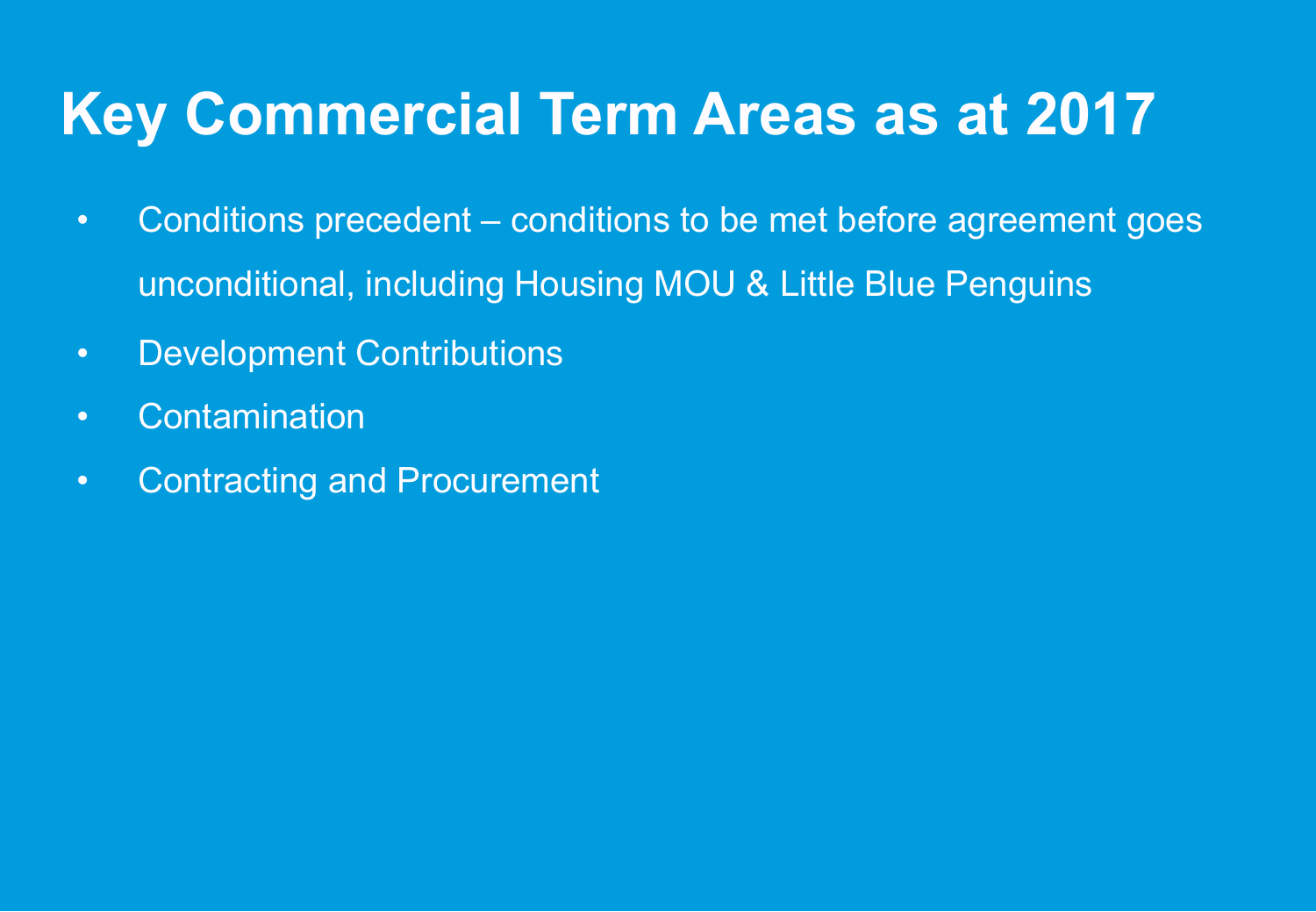#### **Counterfactual – WCC responsibilities**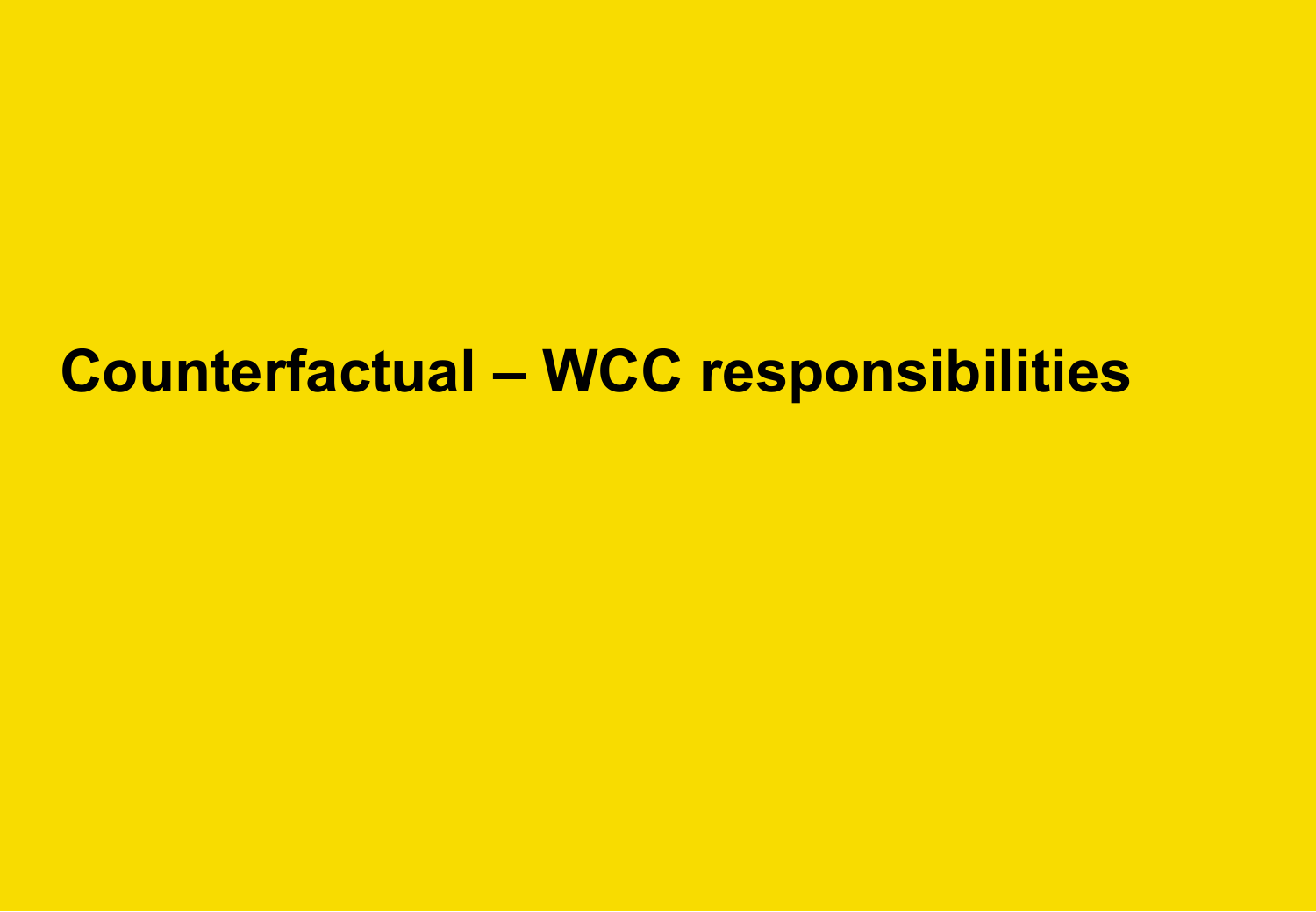# **Party Responsibility**

| <b>Component</b>    | <b>Development not</b><br>proceeding -<br><b>Council responsible for:</b> | <b>Total Est. (as at</b><br>2020):                  | <b>Development</b><br>proceeding -<br><b>Council responsible</b><br>for:                      | <b>Total Est. (as at</b><br>2017 - proposal<br>considered by<br>Cllrs): |
|---------------------|---------------------------------------------------------------------------|-----------------------------------------------------|-----------------------------------------------------------------------------------------------|-------------------------------------------------------------------------|
| <b>Sea Walls</b>    | Full cost (largely within next 5<br>years)                                | <b>TBC - Oct 2020</b>                               | 50% of (up to cumulative<br>$$10m$ cap)                                                       | \$0.70m                                                                 |
| 3 Waters            | Regular asset maintenance                                                 | <b>Operating Costs only</b><br>(if no further dev.) | 50% of (up to cumulative<br>$$10m$ cap)                                                       | \$10.35m                                                                |
| <b>Public Realm</b> | Regular asset maintenance.                                                | <b>Operating Costs only</b><br>(if no further dev.) | 50% of (up to cumulative<br>$$10m$ cap)                                                       | \$6.70m                                                                 |
| Road and<br>signals | Regular asset maintenance.                                                | <b>Operating Costs only</b><br>(if no further dev.) | 50% of (up to cumulative<br>$$10m$ cap)                                                       | \$2.00m                                                                 |
|                     | <b>Total</b>                                                              | <b>TBC - Oct 2020</b>                               | <b>Total Shared</b><br><b>Infrastructure Cost</b>                                             | \$19.75m                                                                |
| <b>Buildings</b>    | Full costs and ongoing<br>management (Regulatory <<br>10 years). Minimum  | $TBC - Oct 2020$                                    | <b>Transfer liability of</b><br>remediation,<br>strengthening and<br>maintenance to developer | $$2.25m -$ does not<br>include strengthening                            |
|                     | <b>Total</b>                                                              | <b>TBC - Oct 2020</b>                               | <b>Total</b>                                                                                  | \$22.00m                                                                |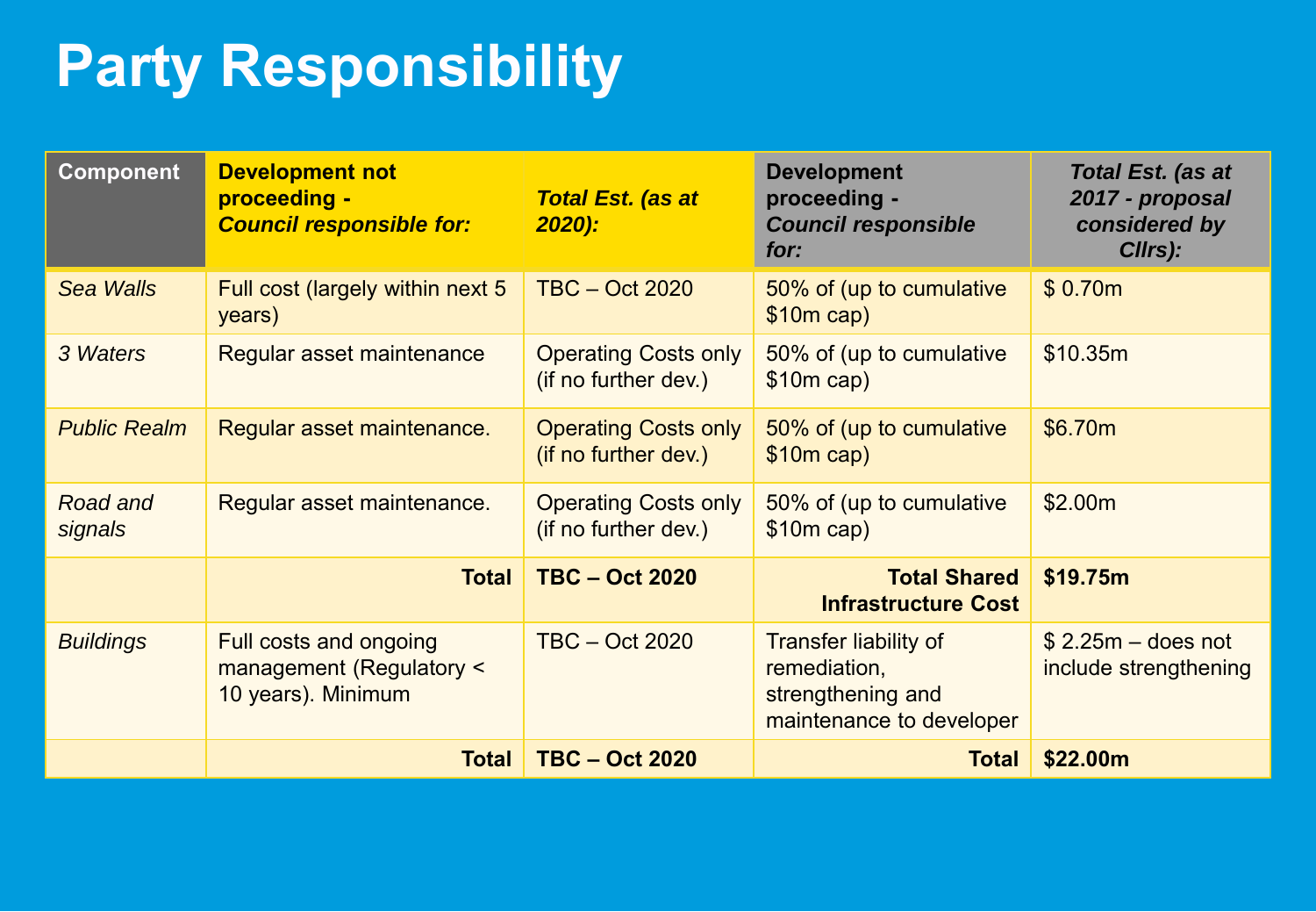#### **Road Engagement – Responding to the 2017 Resolution**

**Option 1** Option 2

#### Officers will bring back Key Commercial Terms to Council

#### Councillor decision Oct 2020

Including instructions to officers to analyse what the decision means to the development and the way forward for the road



#### Short list 3 options

Stakeholder input (within constraints of current Judicial review)

Bring back October 2020 Next steps subject to Councillor decision